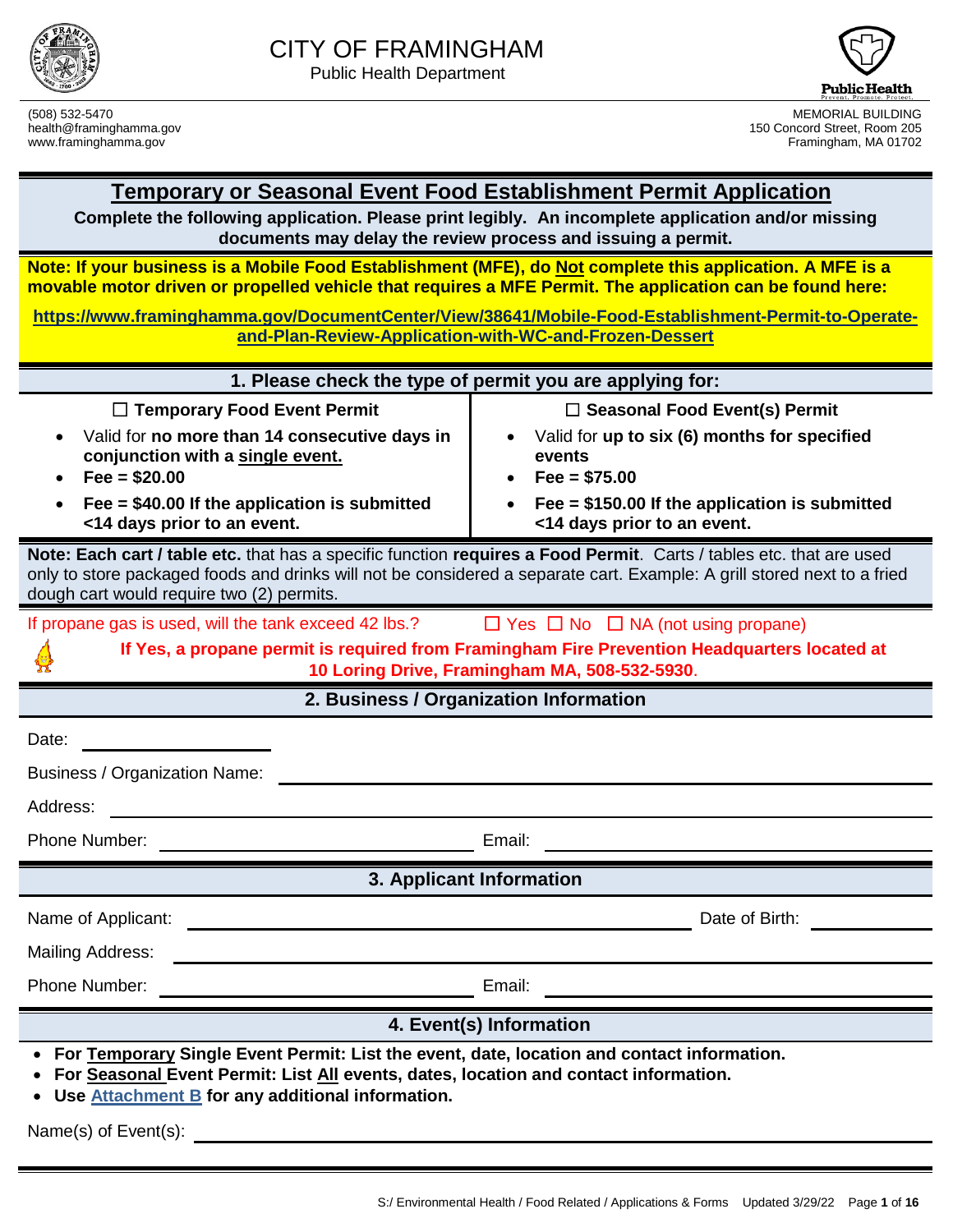| Date(s) of the $Event(s)$ :                                                                                                                                                            | Time of the Event(s):                                                                                                                                                                                                                                                                                                                                                                                                                                                                                                                                                                        |
|----------------------------------------------------------------------------------------------------------------------------------------------------------------------------------------|----------------------------------------------------------------------------------------------------------------------------------------------------------------------------------------------------------------------------------------------------------------------------------------------------------------------------------------------------------------------------------------------------------------------------------------------------------------------------------------------------------------------------------------------------------------------------------------------|
|                                                                                                                                                                                        |                                                                                                                                                                                                                                                                                                                                                                                                                                                                                                                                                                                              |
|                                                                                                                                                                                        |                                                                                                                                                                                                                                                                                                                                                                                                                                                                                                                                                                                              |
|                                                                                                                                                                                        |                                                                                                                                                                                                                                                                                                                                                                                                                                                                                                                                                                                              |
|                                                                                                                                                                                        |                                                                                                                                                                                                                                                                                                                                                                                                                                                                                                                                                                                              |
| <u> 1980 - Johann Barbara, martxa a</u>                                                                                                                                                | 5. Contact Person-in-Charge (PIC) during the Event(s) Information<br>The PIC is the person DIRECTLY responsible for the Food Safety Operations during food preparation and at<br>the event(s).                                                                                                                                                                                                                                                                                                                                                                                               |
| Name of PIC:                                                                                                                                                                           | Phone:                                                                                                                                                                                                                                                                                                                                                                                                                                                                                                                                                                                       |
| Email:<br><u> 1989 - Johann Barn, mars ar breist fan de Amerikaanske kommunister (</u>                                                                                                 |                                                                                                                                                                                                                                                                                                                                                                                                                                                                                                                                                                                              |
| Is the PIC a Certified Food Manager?                                                                                                                                                   | $\Box$ Yes – Submit a copy of the certificate<br>$\Box$ No                                                                                                                                                                                                                                                                                                                                                                                                                                                                                                                                   |
|                                                                                                                                                                                        | $\Box$ No<br>Does the PIC have an Allergy Awareness Certificate? $\square$ Yes - Submit a copy of the certificate                                                                                                                                                                                                                                                                                                                                                                                                                                                                            |
|                                                                                                                                                                                        | Note: According to 105 CMR 590.011(C), the following statement is required to be posted on all menus and menu<br>boards: "Before placing your order, please inform your server if a person in your party has a food allergy".<br>For additional allergy awareness information, training and to obtain the Awareness Poster, visit:<br>https://www.mass.gov/lists/food-allergen-awareness-training-and-regulation                                                                                                                                                                             |
|                                                                                                                                                                                        | 6. Employee Health & Personal Hygiene Information                                                                                                                                                                                                                                                                                                                                                                                                                                                                                                                                            |
| Do you currently have a "Food Employee Reporting Agreement" (Health Policy)? $\Box$ Yes<br>• If Yes, submit a copy<br>Please review employee health with the staff prior to the event. | $\square$ No<br>• If No, see page 9 for a template<br>Note: Employees or Volunteers who are experiencing symptoms of Vomiting, Diarrhea, Jaundice, Sore Throat with<br>Fever, or Infected Cuts and Burns with pus on hands and wrists shall not work at the event as a food handler.<br>For more information about employee health & personal hygiene visit:<br>https://www.mass.gov/files/documents/2016/07/nf/reporting-agreement-form.pdf<br>or<br>https://www.fda.gov/food/guidanceregulation/retailfoodprotection/industryandregulatoryassistanceandtrainin<br>gresources/ucm113827.htm |
|                                                                                                                                                                                        | 7. Base of Operation Information                                                                                                                                                                                                                                                                                                                                                                                                                                                                                                                                                             |
| $\Box$ Yes<br>Do you have a base of operation?                                                                                                                                         | $\Box$ No                                                                                                                                                                                                                                                                                                                                                                                                                                                                                                                                                                                    |
|                                                                                                                                                                                        | If Yes, submit a copy of the Food Establishment Permit & the most recent inspection.                                                                                                                                                                                                                                                                                                                                                                                                                                                                                                         |
| Name of food establishment where food item(s) will be prepared / cooked:                                                                                                               |                                                                                                                                                                                                                                                                                                                                                                                                                                                                                                                                                                                              |
|                                                                                                                                                                                        |                                                                                                                                                                                                                                                                                                                                                                                                                                                                                                                                                                                              |
| Address:                                                                                                                                                                               |                                                                                                                                                                                                                                                                                                                                                                                                                                                                                                                                                                                              |
| Phone Number:                                                                                                                                                                          |                                                                                                                                                                                                                                                                                                                                                                                                                                                                                                                                                                                              |
| <b>Contact Person:</b><br><u> 1980 - Johann John Stone, fransk politik (</u>                                                                                                           | Email:<br><u> 1989 - Johann Harry Harry Harry Harry Harry Harry Harry Harry Harry Harry Harry Harry Harry Harry Harry Harry</u>                                                                                                                                                                                                                                                                                                                                                                                                                                                              |
|                                                                                                                                                                                        |                                                                                                                                                                                                                                                                                                                                                                                                                                                                                                                                                                                              |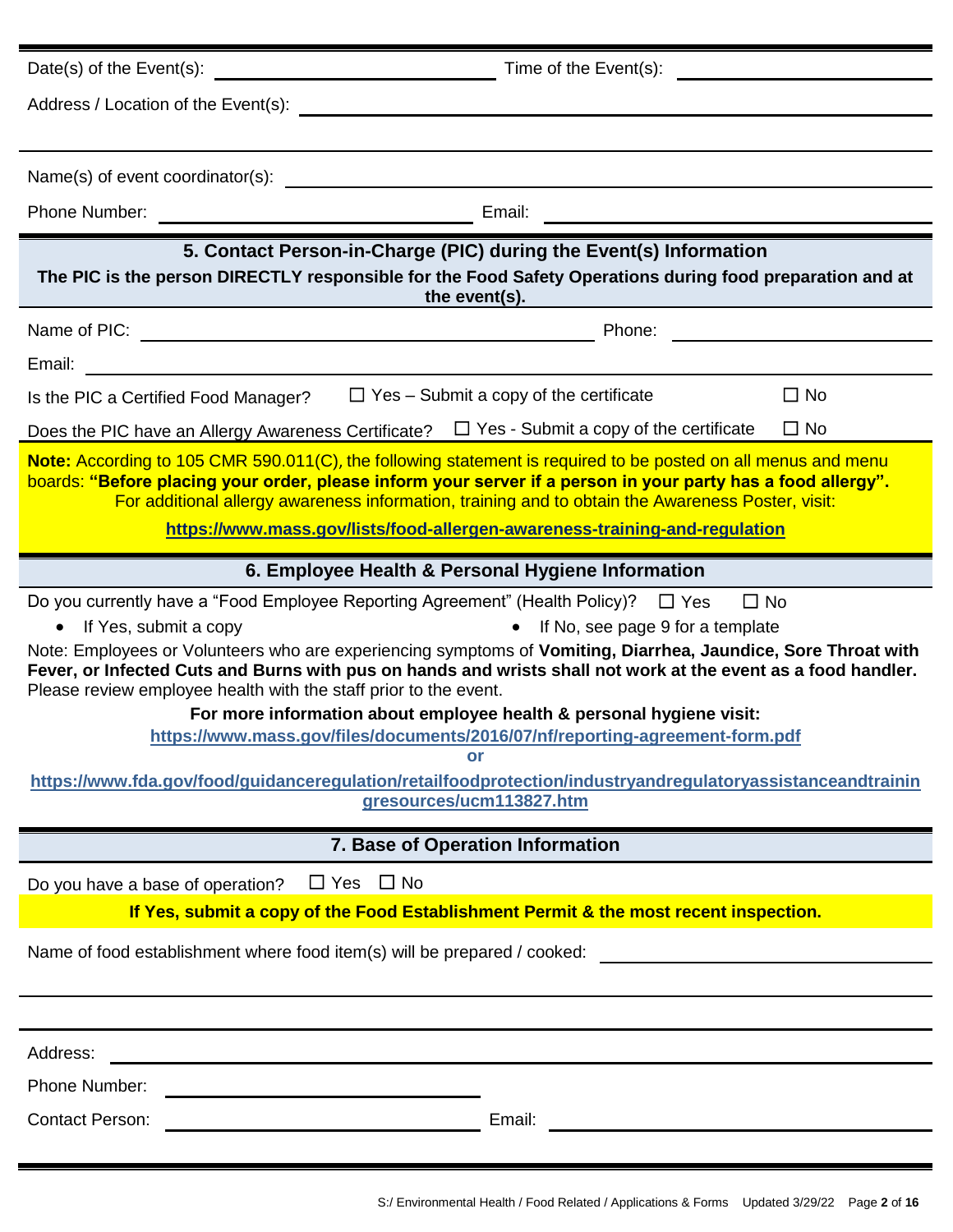| 8. Menu & Operation Information                                                                                                                                                                                                                          |
|----------------------------------------------------------------------------------------------------------------------------------------------------------------------------------------------------------------------------------------------------------|
| Will TCS / PHF (Time / Temperature Control for Safety Food / Potentially Hazardous Food) food items be                                                                                                                                                   |
| served at the event?<br>$\Box$ Yes $\Box$ No                                                                                                                                                                                                             |
| If Yes - Complete below and Attachment A on page 6.                                                                                                                                                                                                      |
| Note: If approved, only the food items listed below will be allowed at the event. Contact the Framingham Public<br>Health Department if additional items need to be added PRIOR to the event. Additional items will not be<br>approved during the event. |
| List ALL food(s) offered at the event(s). For additional food items, use Attachment B page 8:                                                                                                                                                            |
|                                                                                                                                                                                                                                                          |
|                                                                                                                                                                                                                                                          |
|                                                                                                                                                                                                                                                          |
| When will TCS / PHF food(s) be prepared?                                                                                                                                                                                                                 |
|                                                                                                                                                                                                                                                          |
|                                                                                                                                                                                                                                                          |
| How and where will food be stored and held?                                                                                                                                                                                                              |
|                                                                                                                                                                                                                                                          |
| How will TCS foods be held cold (41°F and below)?                                                                                                                                                                                                        |
|                                                                                                                                                                                                                                                          |
| How will TCS foods be held <b>hot</b> (135°F and above): $\Box$ NA (there will not be any hot holding)?                                                                                                                                                  |
|                                                                                                                                                                                                                                                          |
| How will foods be cooked at the event(s)? $\Box$ NA (Foods will not be cooked on site):                                                                                                                                                                  |
|                                                                                                                                                                                                                                                          |
| How will foods be monitored during the event?                                                                                                                                                                                                            |
| <u> 1989 - Johann Barn, mars ann an t-Amhain an t-Amhain an t-Amhain an t-Amhain an t-Amhain an t-Amhain an t-Amh</u>                                                                                                                                    |
| $\square$ No<br>Will there be overhead cover? $\Box$ Yes - Type:                                                                                                                                                                                         |
| How will foods be protected against environmental and customer contamination?                                                                                                                                                                            |
|                                                                                                                                                                                                                                                          |
| Where will utensil washing & sanitizing take place?                                                                                                                                                                                                      |
| <u> 1989 - Johann John Stein, mars an deutscher Stein († 1952)</u>                                                                                                                                                                                       |
| If no ware washing facilities are available on site, what method will be used to clean & sanitize equipment at least                                                                                                                                     |
|                                                                                                                                                                                                                                                          |
| every four (4) hours?                                                                                                                                                                                                                                    |
| <u> 1989 - Johann Stein, marwolaethau a bhann an t-Amhainn an t-Amhainn an t-Amhainn an t-Amhainn an t-Amhainn a</u><br>Describe how hand washing will take place?                                                                                       |
| How many hand washing station(s) will be set- up and where will they be located?                                                                                                                                                                         |
|                                                                                                                                                                                                                                                          |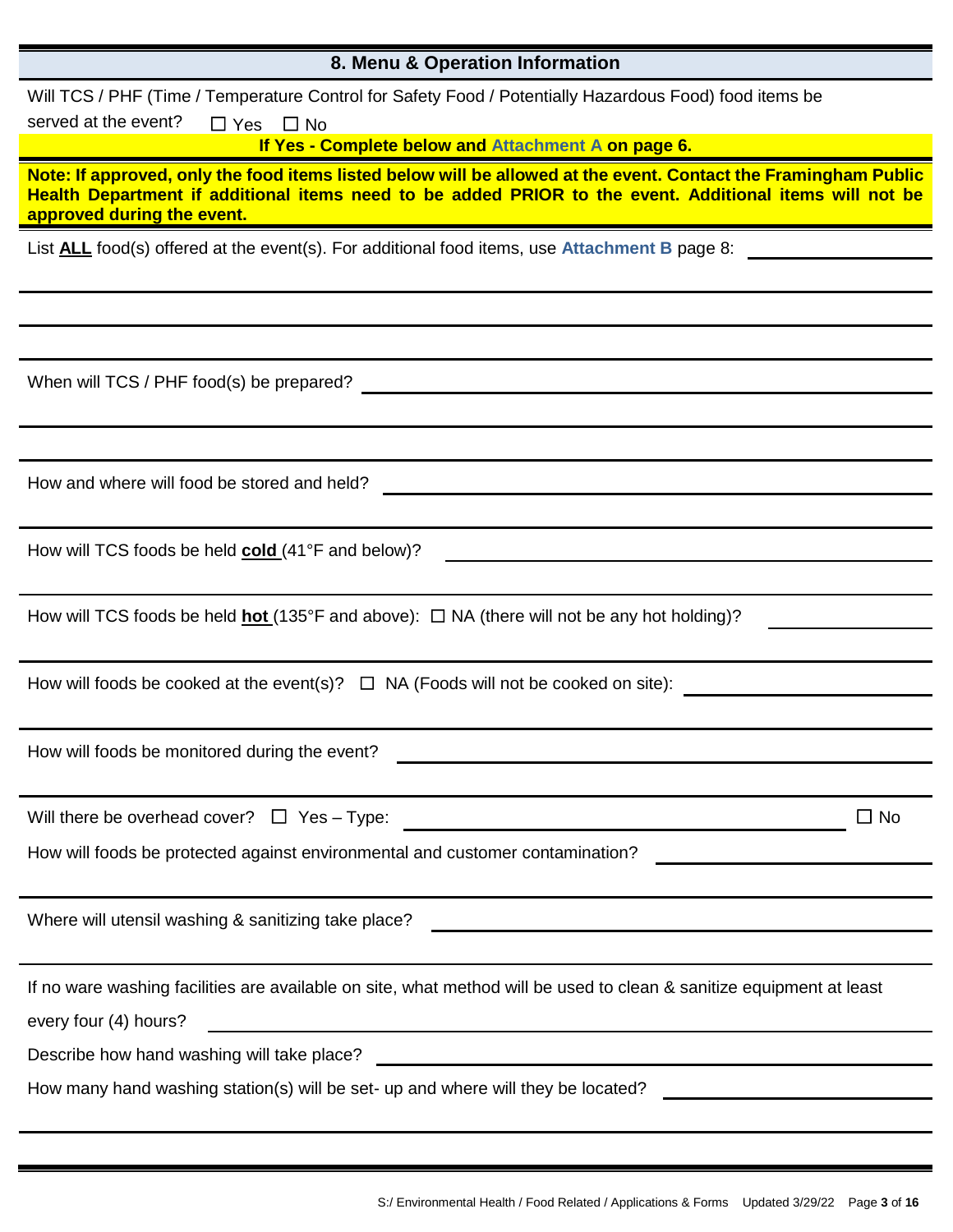| What type of gloves will be used? (Due to allergies, latex gloves shall not be used):                                                                                                                                                                                                                                                                                                                                                                                                                                                                                                                                                                   |                                                                                                                                                              |  |  |
|---------------------------------------------------------------------------------------------------------------------------------------------------------------------------------------------------------------------------------------------------------------------------------------------------------------------------------------------------------------------------------------------------------------------------------------------------------------------------------------------------------------------------------------------------------------------------------------------------------------------------------------------------------|--------------------------------------------------------------------------------------------------------------------------------------------------------------|--|--|
| What type of sanitizer will be used? $\Box$ Chlorine:                                                                                                                                                                                                                                                                                                                                                                                                                                                                                                                                                                                                   | Quaternary:                                                                                                                                                  |  |  |
| Note: Sanitizer is NOT a cleaner and shall only be used after proper washing with soap and rinsing with potable water.                                                                                                                                                                                                                                                                                                                                                                                                                                                                                                                                  |                                                                                                                                                              |  |  |
| Will portable toilet(s) be used?<br>$\Box$ Yes - Number:<br>If yes, name of the sewage hauler company:                                                                                                                                                                                                                                                                                                                                                                                                                                                                                                                                                  | No<br>$\Box$                                                                                                                                                 |  |  |
| ति ।<br>♦े If No, describe the toilet facilities:                                                                                                                                                                                                                                                                                                                                                                                                                                                                                                                                                                                                       |                                                                                                                                                              |  |  |
| $\overline{\mathbb{C}}$ Will hand washing be provided at the portable toilet(s)? $\Box$ Yes $\Box$ No $\Box$ NA – No portable toilets                                                                                                                                                                                                                                                                                                                                                                                                                                                                                                                   |                                                                                                                                                              |  |  |
| Note: The sewage hauler company must have a permit to "Remove, Transport & Dispose of Rubbish, Garbage,<br>Sanitary Sewage and/or Other Offensive Substances" with the Framingham Public Health Department.                                                                                                                                                                                                                                                                                                                                                                                                                                             |                                                                                                                                                              |  |  |
| Statement: Pursuant to M.G.L. Ch. 62C, Sec. 49A, I<br>the penalties of perjury that I, to my best knowledge and belief, have filed all State Tax returns and paid all State Taxes<br>required under law. I hereby attest to the accuracy of the information provided in this application and affirm to comply<br>with the 2013 FDA Food Code, 105 CMR 590.000 and Local Regulations. I agree to allow the regulatory authority<br>access to the food operation as specified under §8-402.11 and to the records specified under §§ 3-203.12 and 5-205.13<br>and subparagraph 8-201.14(D) (6) and other information required by the regulatory authority. | , certify under                                                                                                                                              |  |  |
| Signature:                                                                                                                                                                                                                                                                                                                                                                                                                                                                                                                                                                                                                                              |                                                                                                                                                              |  |  |
| To obtain a Temporary or Seasonal Permit, submit the following:                                                                                                                                                                                                                                                                                                                                                                                                                                                                                                                                                                                         |                                                                                                                                                              |  |  |
| Completed "Temporary or Seasonal Food Establishment Permit" application.<br>$\Box$<br>Submit the application at least 14 calendar days PRIOR to the event.                                                                                                                                                                                                                                                                                                                                                                                                                                                                                              |                                                                                                                                                              |  |  |
| Fee - See below. Make checks payable to the "City of Framingham". The application will not be processed<br>until permit fee has been received. All fees are non-refundable. Credit Cards are not accepted at this time.                                                                                                                                                                                                                                                                                                                                                                                                                                 |                                                                                                                                                              |  |  |
| <b>Temporary Food Event Permit</b>                                                                                                                                                                                                                                                                                                                                                                                                                                                                                                                                                                                                                      | <b>Seasonal Food Event(s) Permit</b>                                                                                                                         |  |  |
| $\sqcup$<br>Fee = $$20.00$ if the application is submitted at least<br>14 calendar days prior to the event.<br>Fee $= $40.00$ if the application is submitted less than                                                                                                                                                                                                                                                                                                                                                                                                                                                                                 | Fee = $$75.00$ if the application is submitted at least<br>14 calendar days prior to the event.<br>Fee $= $150.00$ if the application is submitted less than |  |  |
| 14 calendar days prior to the event.                                                                                                                                                                                                                                                                                                                                                                                                                                                                                                                                                                                                                    | 14 calendar days prior to the event.                                                                                                                         |  |  |
| Copy of Certified Food Manager and Allergy Awareness Certificates (if applicable).<br>□                                                                                                                                                                                                                                                                                                                                                                                                                                                                                                                                                                 |                                                                                                                                                              |  |  |
| Copy of "Base of Operation / Food Establishment" Permit (if applicable).<br>$\Box$                                                                                                                                                                                                                                                                                                                                                                                                                                                                                                                                                                      |                                                                                                                                                              |  |  |
| Most recent routine Food Inspection Report for the "Base of Operation / Food Establishment" (if applicable).<br>$\Box$                                                                                                                                                                                                                                                                                                                                                                                                                                                                                                                                  |                                                                                                                                                              |  |  |
| Read and sign the "Guideline for Temporary / Seasonal Food Vendors" – See page<br>$\Box$                                                                                                                                                                                                                                                                                                                                                                                                                                                                                                                                                                |                                                                                                                                                              |  |  |
| Completed "Workers' Compensation Insurance Affidavit": General Businesses – See page Attach a copy of<br>$\Box$<br>the workers' compensation policy declaration page that shows the policy number and expiration date.                                                                                                                                                                                                                                                                                                                                                                                                                                  |                                                                                                                                                              |  |  |
| Note: Incomplete applications and missing documents may cause a delay in the review and permit process. Food items<br>not listed on the permit are not allowed to be offered at the event. Permits will Not be granted or modified at the event.<br>Any changes to the menu must be submitted and approved by the Framingham Public Health Department at least 5<br>business days prior to the event.                                                                                                                                                                                                                                                   |                                                                                                                                                              |  |  |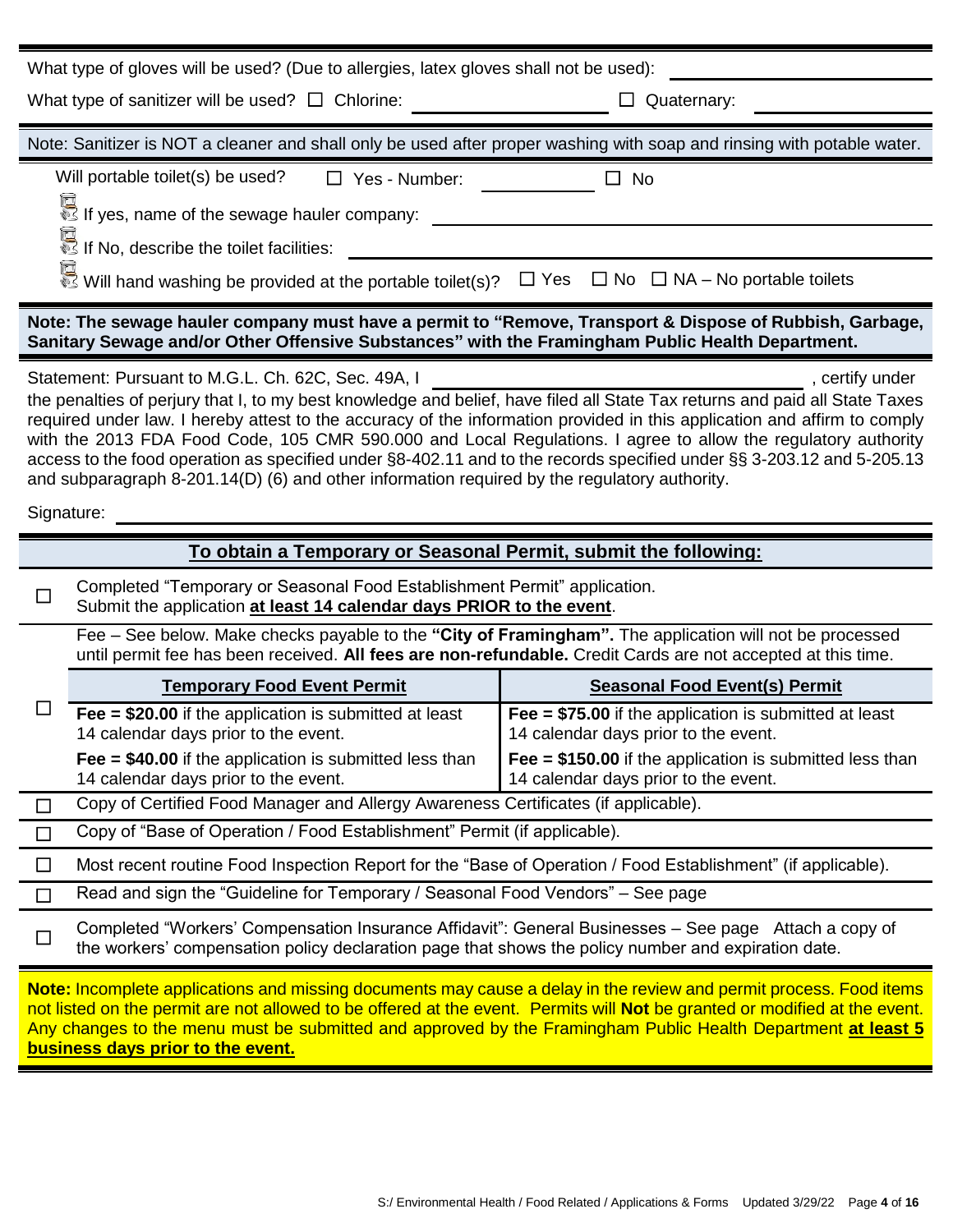| <b>For Official Use Only</b>                                                                                                                        |                                       |  |  |
|-----------------------------------------------------------------------------------------------------------------------------------------------------|---------------------------------------|--|--|
| <b>Temporary Single Event Permit</b><br>□                                                                                                           | $\Box$ Seasonal Event Permit          |  |  |
| <b>Approved as submitted</b><br>$\Box$                                                                                                              |                                       |  |  |
| Approved as submitted with the following condition(s):                                                                                              |                                       |  |  |
|                                                                                                                                                     |                                       |  |  |
|                                                                                                                                                     |                                       |  |  |
|                                                                                                                                                     |                                       |  |  |
|                                                                                                                                                     |                                       |  |  |
| $\perp$                                                                                                                                             |                                       |  |  |
|                                                                                                                                                     |                                       |  |  |
|                                                                                                                                                     |                                       |  |  |
|                                                                                                                                                     |                                       |  |  |
|                                                                                                                                                     |                                       |  |  |
|                                                                                                                                                     |                                       |  |  |
| ** Applicant can resubmit an updated application or provide additional information to address the reason(s)<br>why the application was disapproved. |                                       |  |  |
|                                                                                                                                                     | <b>Title: Public Health Inspector</b> |  |  |
| Date Permit was Issued: Date Permit was Issued:                                                                                                     | <b>Permit Effective Date(s):</b>      |  |  |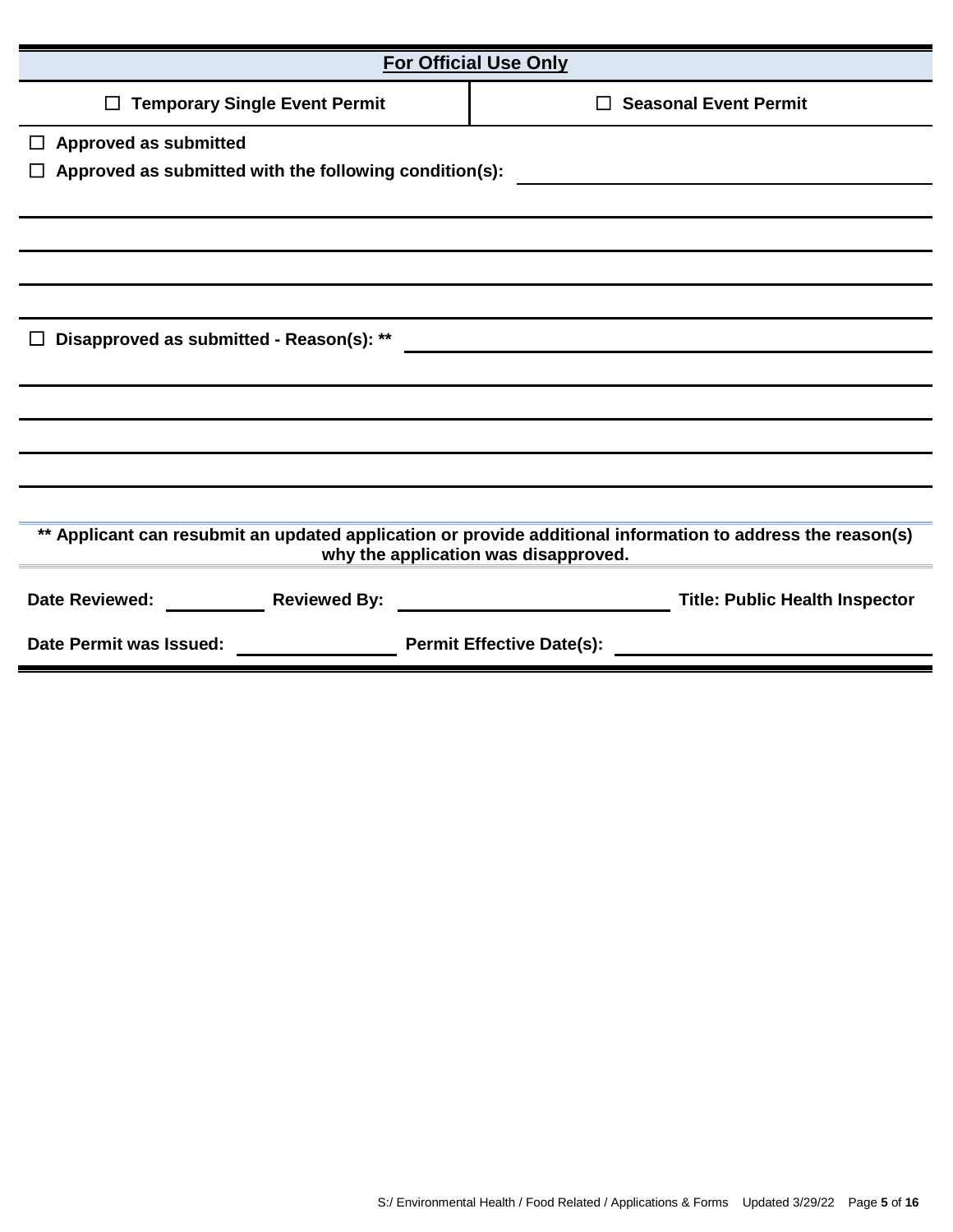## **Attachment A**

|                                                                             | Establishment-Permit-Application---Attachment-A-and-B                                                                                      |                                                                                                                                                |                                                                                                                                                                          |                                                                                                   | Use the form below to identify and explain how and where each food item will be prepared at or prior to the event(s). Attach additional sheets<br>if necessary. For additional forms, visit: https://www.framinghamma.gov/DocumentCenter/View/43394/Temporary-or-Seasonal-Event-Food- |                                                                  |                                                       |
|-----------------------------------------------------------------------------|--------------------------------------------------------------------------------------------------------------------------------------------|------------------------------------------------------------------------------------------------------------------------------------------------|--------------------------------------------------------------------------------------------------------------------------------------------------------------------------|---------------------------------------------------------------------------------------------------|---------------------------------------------------------------------------------------------------------------------------------------------------------------------------------------------------------------------------------------------------------------------------------------|------------------------------------------------------------------|-------------------------------------------------------|
| <b>Thawing</b>                                                              | Prep. & Assembly                                                                                                                           | <b>Cold Holding</b>                                                                                                                            | Cooking                                                                                                                                                                  | <b>Hot Holding</b>                                                                                | <b>Reheating</b>                                                                                                                                                                                                                                                                      | <b>Final product</b><br>requires<br>refrigeration for<br>safety? |                                                       |
| <b>Method &amp; Location</b>                                                | <b>Method &amp; Location</b>                                                                                                               | <b>Method &amp;Location</b>                                                                                                                    | <b>Method &amp; Location</b>                                                                                                                                             | <b>Method &amp;Location</b>                                                                       | <b>Method &amp; Location</b>                                                                                                                                                                                                                                                          | Yes                                                              | <b>No</b>                                             |
|                                                                             |                                                                                                                                            | Food Item: Frozen, previously cooked sausage with peppers & onions                                                                             | <b>Example</b>                                                                                                                                                           |                                                                                                   |                                                                                                                                                                                                                                                                                       |                                                                  |                                                       |
| Thaw sausages in<br>walk-in refrigerator<br>overnight at the<br>restaurant. | <b>Wash peppers in</b><br>food prep sink.<br><b>Slice peppers &amp;</b><br>onions at the<br>restaurant w/<br>clean/sanitized<br>equipment. | Store sausage,<br>peppers & onions in<br>walk-in refrigerator<br>at the restaurant.<br>Place in cooler w/<br>ice to transport to<br>the event. | <b>Cook using propane</b><br>grill at the event.<br><b>Cook sausages to at</b><br>least 165°F; peppers<br>& onions to at least<br>135°F. Test temp.<br>with thermometer. | At the event, store<br>cooked sausages,<br>peppers & onions in<br>chaffing dishes with<br>stenos. | If internal temp drops<br>below 135°F, reheat to<br>165°F on the grill at the<br>event then hot hold at<br>135°F.                                                                                                                                                                     | $\boxtimes$                                                      | $\mathsf{L}$                                          |
| Food Item:                                                                  |                                                                                                                                            |                                                                                                                                                |                                                                                                                                                                          |                                                                                                   |                                                                                                                                                                                                                                                                                       |                                                                  |                                                       |
| <b>Thawing</b>                                                              | Prep. & Assembly                                                                                                                           | <b>Cold Holding</b>                                                                                                                            | <b>Cooking</b>                                                                                                                                                           | <b>Hot Holding</b>                                                                                | <b>Reheating</b>                                                                                                                                                                                                                                                                      | safety?                                                          | <b>Final product</b><br>requires<br>refrigeration for |
| <b>Method &amp; Location</b>                                                | <b>Method &amp; Location</b>                                                                                                               | <b>Method &amp;Location</b>                                                                                                                    | <b>Method &amp; Location</b>                                                                                                                                             | <b>Method &amp;Location</b>                                                                       | <b>Method &amp; Location</b>                                                                                                                                                                                                                                                          | <b>Yes</b>                                                       | <b>No</b>                                             |
|                                                                             |                                                                                                                                            |                                                                                                                                                |                                                                                                                                                                          |                                                                                                   |                                                                                                                                                                                                                                                                                       | $\Box$                                                           | $\Box$                                                |
| Food Item:                                                                  |                                                                                                                                            |                                                                                                                                                |                                                                                                                                                                          |                                                                                                   |                                                                                                                                                                                                                                                                                       |                                                                  |                                                       |
|                                                                             |                                                                                                                                            |                                                                                                                                                |                                                                                                                                                                          |                                                                                                   |                                                                                                                                                                                                                                                                                       | $\Box$                                                           |                                                       |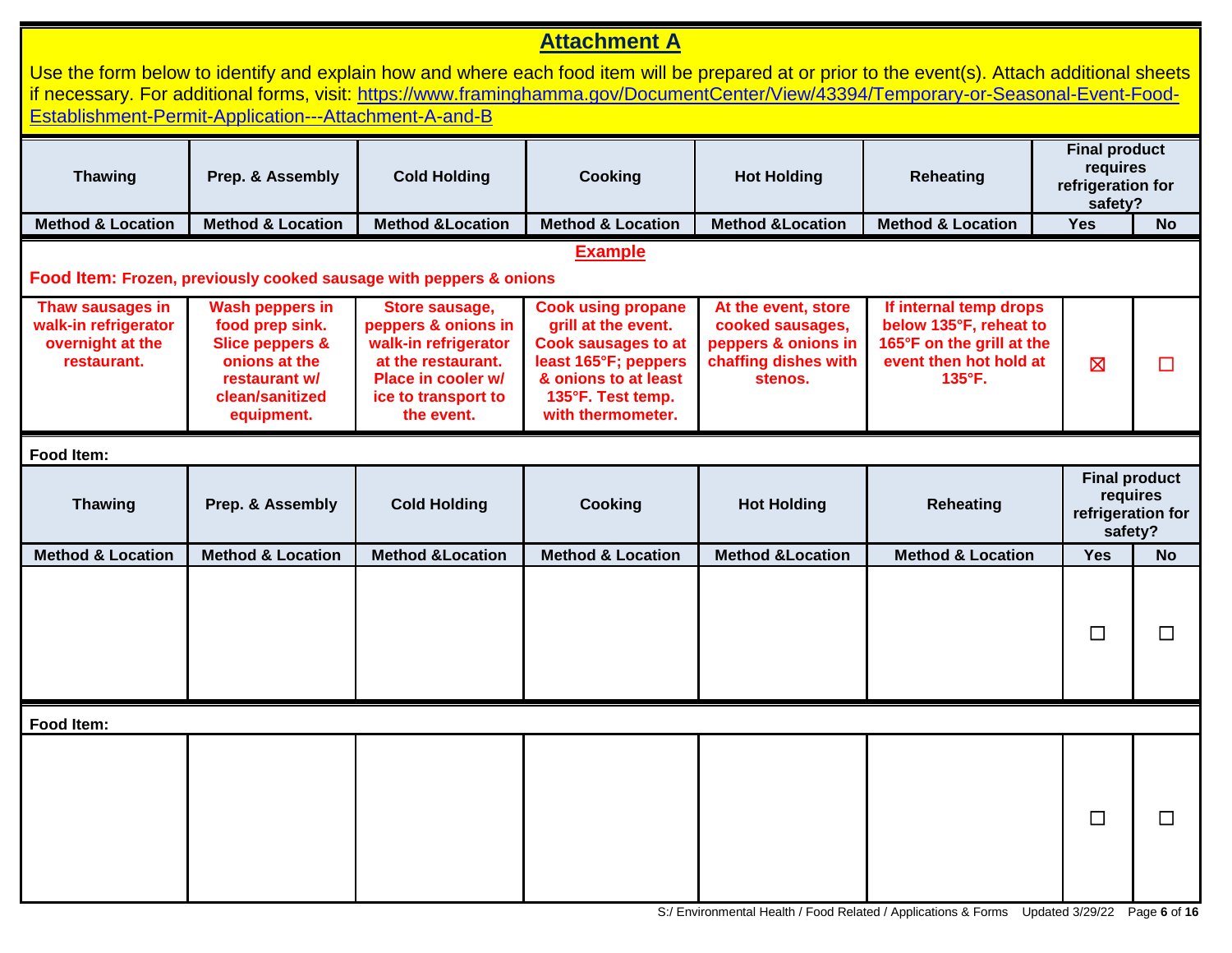| <b>Thawing</b>               | Prep. & Assembly             | <b>Cold Holding</b>         | Cooking                      | <b>Hot Holding</b>          | <b>Reheating</b>             | <b>Final product</b><br>requires<br>refrigeration for<br>safety? |        |
|------------------------------|------------------------------|-----------------------------|------------------------------|-----------------------------|------------------------------|------------------------------------------------------------------|--------|
| <b>Method &amp; Location</b> | <b>Method &amp; Location</b> | <b>Method &amp;Location</b> | <b>Method &amp; Location</b> | <b>Method &amp;Location</b> | <b>Method &amp; Location</b> | Yes                                                              | No     |
| Food Item:                   |                              |                             |                              |                             |                              |                                                                  |        |
|                              |                              |                             |                              |                             |                              | $\Box$                                                           | $\Box$ |
| Food Item:                   |                              |                             |                              |                             |                              |                                                                  |        |
|                              |                              |                             |                              |                             |                              | $\Box$                                                           | $\Box$ |
| Food Item:                   |                              |                             |                              |                             |                              |                                                                  |        |
|                              |                              |                             |                              |                             |                              | $\Box$                                                           | $\Box$ |
| Food Item:                   |                              |                             |                              |                             |                              |                                                                  |        |
|                              |                              |                             |                              |                             |                              | $\Box$                                                           | $\Box$ |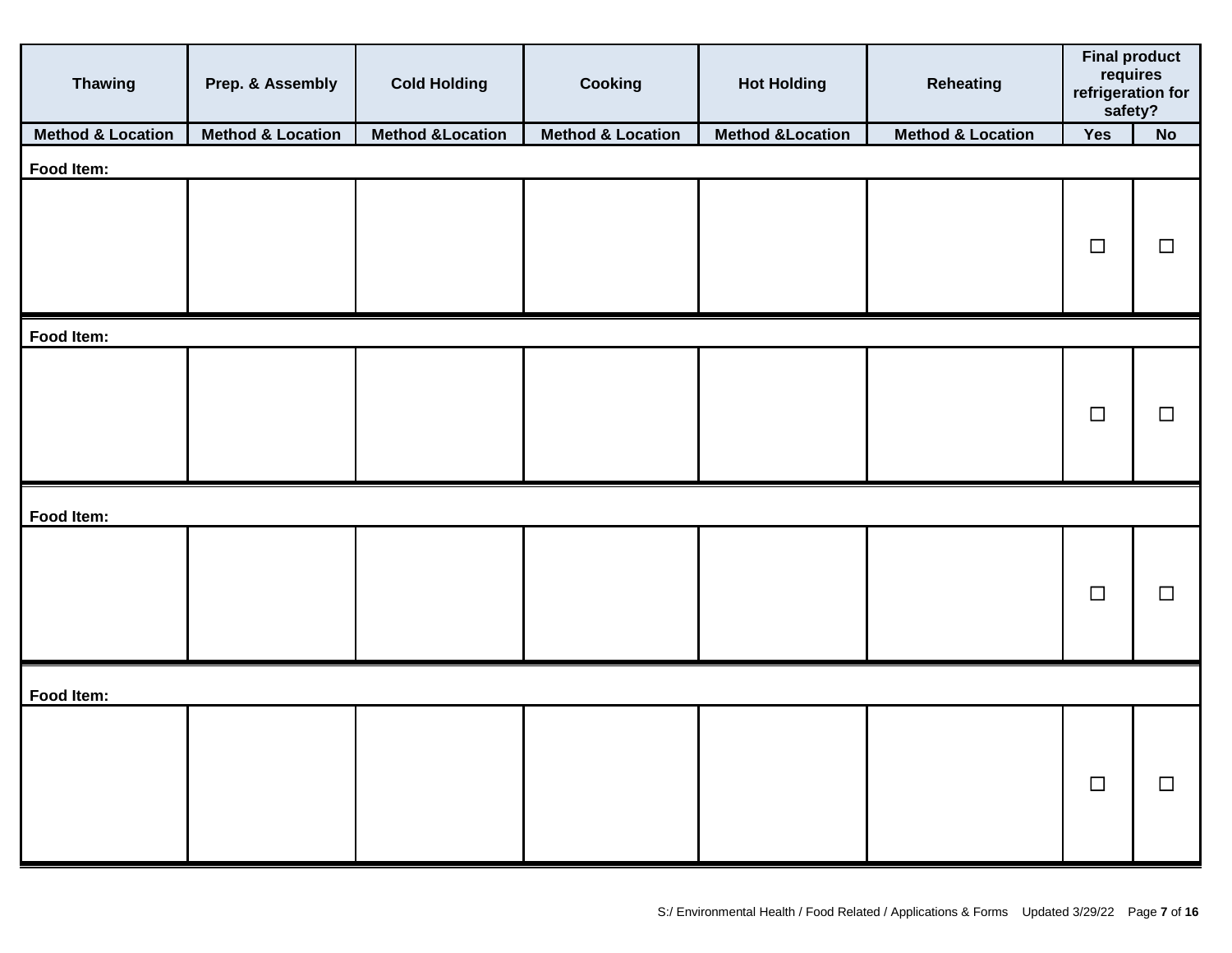## **Attachment B**

## **Additional Food Items / Information to be considered by the Framingham Public Health Department**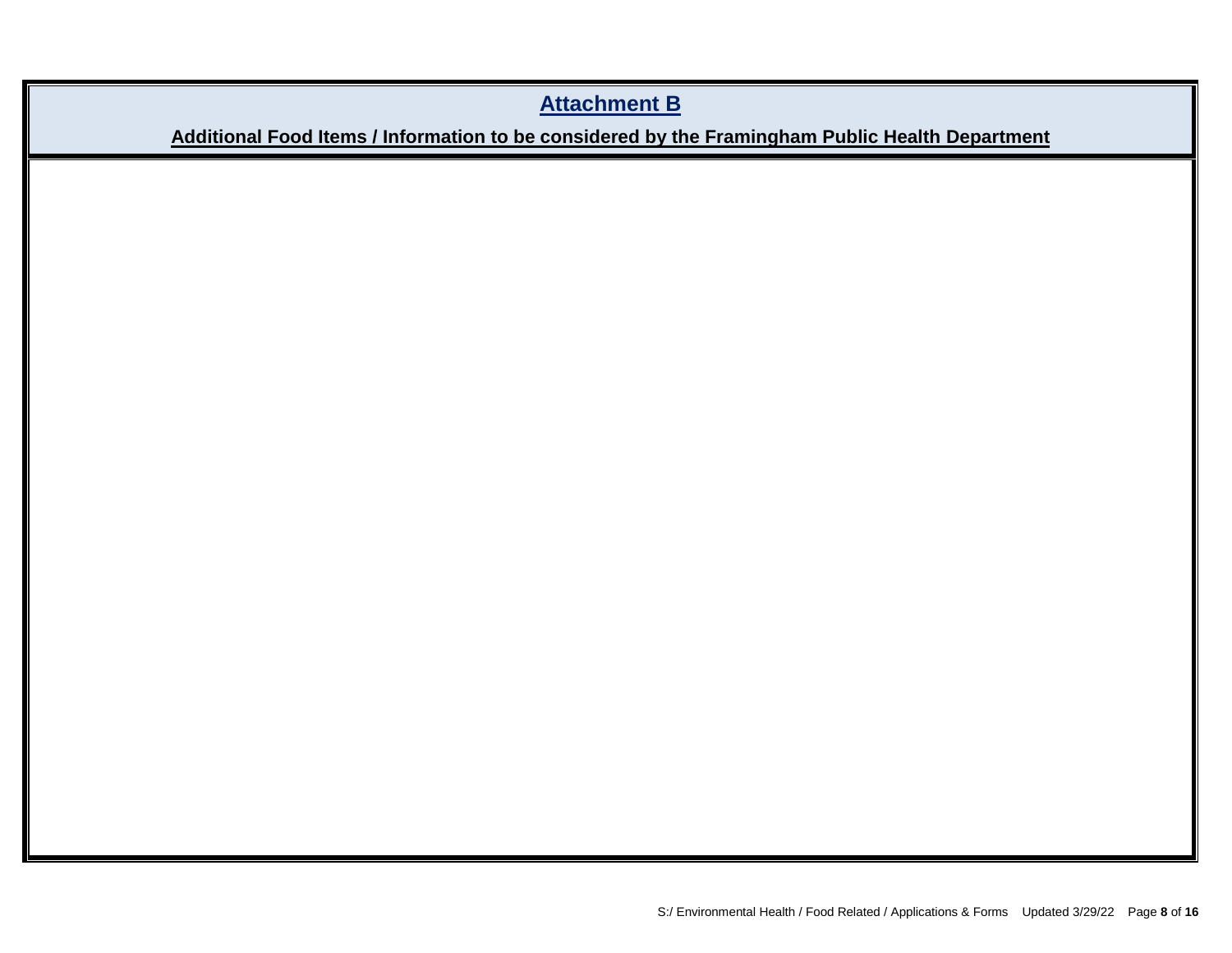## **Guidelines for Temporary and Seasonal Food Vendors**

The following are conditions and guidelines to control Foodborne Illness Risk Factors in order to serve safe food to the public:

- **Conspicuously Display the following**: Temporary / Seasonal Food Permit, Propane Permit (if applicable), Allergy Awareness Notice **"Before placing your order, please inform your server if a person in your party has a food allergy."** The notice must be displayed in a clear, conspicuous manner on all menus and menu boards.
- Only the foods stipulated on your Food Permit may be served / sold.
- Employees with communicable diseases which can be transmitted through food or who are experiencing vomiting and /or diarrhea must be excluded from food activities. Review the Illness Policy with all employees / volunteers prior the event.
- Running water with liquid soap and disposable paper towels for hand washing must be available and set-up prior to food preparation. Bottled water with a pull-out spout is acceptable. Check with the Framingham Public Health Department for other acceptable methods and/or see page 13 in this packet.
- All food handlers shall wash their hands before and after glove use, after utilizing the toilet facilities, smoking, eating, changing tasks, and anytime when hands become contaminated.
- **Bare hands may not contact RTE (ready-to-eat) and cooked foods**. Suitable utensils shall be used such as deli tissue, spatulas, tongs, single-use non-latex gloves etc. Bare-hand contact shall be minimized with foods that are not RTE.
- All TCS / PHF (Time / Temperature Control for Safety Food) Foods shall be held at: Hot Holding 135°F and above; Cold Holding 41°F and below. Examples of TCS Foods include but are not limited to Hot Dogs, Sausages, Hamburgers, Prepared Vegetables, Rice etc.

#### **The following are Minimum Internal Cooking Temperatures:**

Commercially Processed RTE Foods (Hot Dogs, Pre-Cooked Sausages) - 135°F

 $\sim$  Hamburgers - 155°F  $\sim$  Chicken - 165°F  $\sim$  Pork - 145°F

- TCS Foods previously cooked, cooled and reheated for Hot Holding 165ºF
- A thermocouple-style thermometer or T-Sticks (disposable) must be available and used for testing the internal temperatures of TCS Foods on site. Thermometers shall be cleaned and sanitized before and after use. Alcohol swabs are highly advised.
- Food employees shall wear clean outer garments, hair restraints, no wrist jewelry (including watches) and utilize good hygienic practices.
- Smoking is prohibited within 10 feet of a cart or food storage area. Employee must wash their hands thoroughly with soap before returning to work.
- Foods must be obtained from an approved commercial source. Proof of source such as boxes, receipts etc. must be on site and available.
- All carts must be thoroughly pre-cleaned before set-up at the event.
- All equipment, utensils, containers etc. shall be clean and in sanitary condition. A spare set of work utensils shall be available if ware washing is not available.
- Ice cream and other utensils can be stored in the product with the handle positioned out of the product.
- Only mechanical refrigeration or crushed / cubed ice is allowed as a cooling medium. Foods shall not come in contact with water or un-drained ice. Packaged foods may not be stored directly in ice if it is subject to the entry of water.
- •• All foods, drinks and condiments shall be handled and stored in a manner that prevents contamination such as using clean covered containers, storing equipment and food up off the ground etc. Trash bags are not to be used for food storage.
- Garbage and refuse shall be disposed of in a satisfactory manner. The premises shall be kept clean.
- A soapy water solution shall be available. Sanitizer is NOT a cleaner.

• Sanitizing solution made for food prep surfaces (read the chemical label) shall be prepared at the proper concentration and be onsite. Use pH test papers to determine the concentration (Chlorine-white papers with purple color chart, Quaternary-orange papers with green color chart). Read and follow the sanitizers manufacturers label for specific concentration levels and contact time. Pre-mix sanitizers (Chlorine or Quaternary type) are available at restaurant equipment and supply stores. The use of a properly labeled spray bottle or red container is acceptable.

Chlorine (Bleach) Sanitizer: 50 – 200 PPM Quaternary Sanitizer: 200 PPM or 150 – 400 PPM Concentration depends on manufacturer's instructions Concentration depends on manufacturer's instructions

**If the above guidelines are not maintained or set-up, your Temporary / Seasonal Food Permit may be immediately suspended or revoked and you may be asked to leave the event. If there are any questions regarding the above, contact the Framingham Public Health Department at 508-532-5470 Prior to the event.**

#### **I have read, understand and agree to follow the above conditions and guidelines**

Signature of Permit Holder: example of Permit Holder: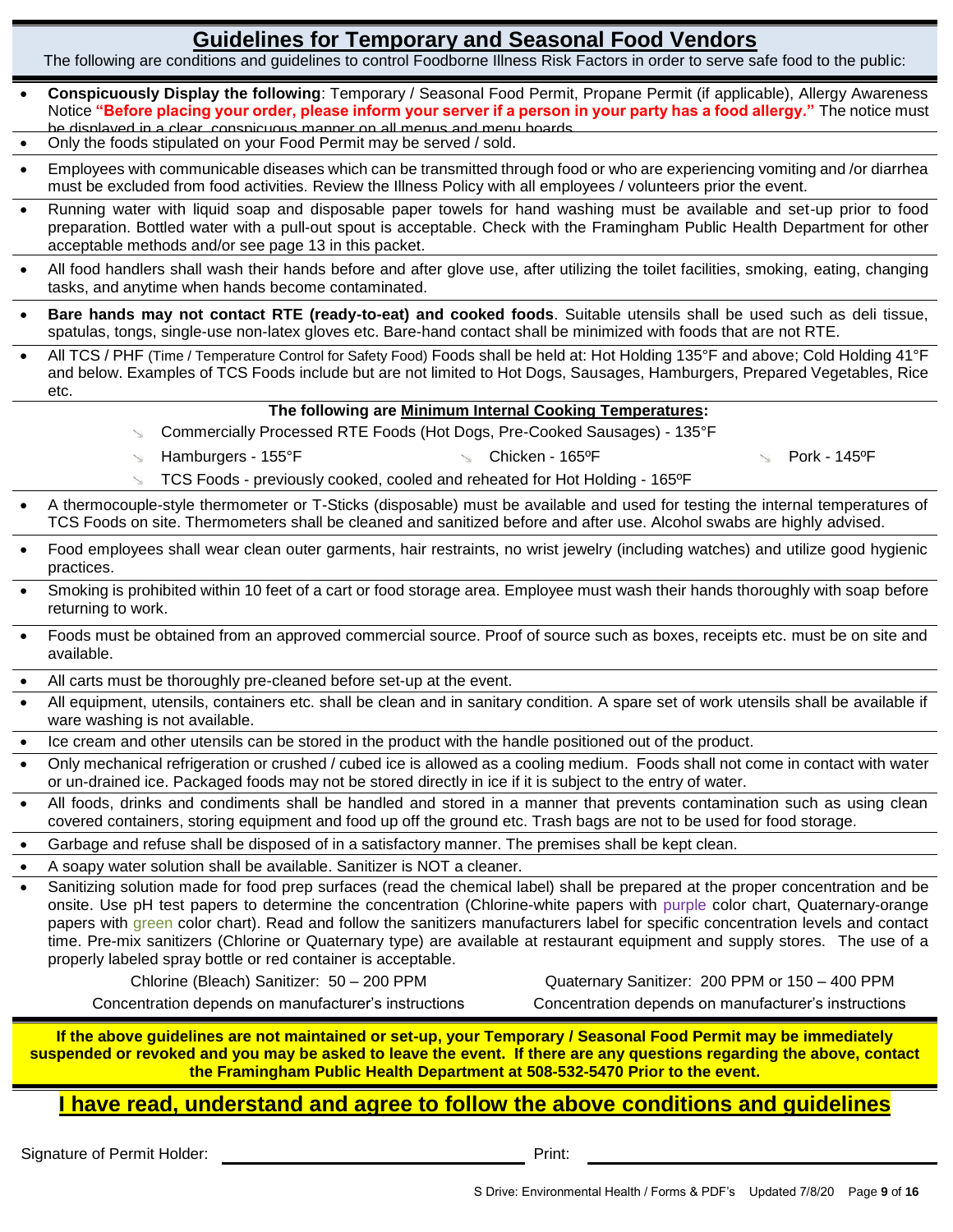## **Food Employee Reporting Agreement**

### **Preventing Transmission of Diseases through Food by Infected Food Employees**

Name of Establishment:

Address: Framingham, MA 0170

The purpose of this agreement is to ensure that Food Employees and Applicants who have received a conditional offer of employment notify the Person in Charge when they experience any of the conditions listed so that the Person in Charge can take appropriate steps to preclude the transmission of foodborne illness.

#### **I AGREE TO REPORT TO THE PERSON IN CHARGE:**

#### **A. SYMPTOMS OF:**

- 1. Diarrhea
- 2. Vomiting
- 3. Jaundice
- 4. Sore throat with fever
- 5. Lesions containing pus on the hand, wrist, or an exposed body part (*such as boils and infected wounds, however small)*

#### **B. MEDICAL DIAGNOSIS OF BEING ILL WITH:**

Norovirus, shiga toxin-producing *E. Coli*, S. typhi (typhoid fever), *Shigella* spp., non-typhoidal *Salmonella*, and Hepatitis A, as well as other diseases that may be transmitted through food per 105 CMR 300.000. Contact the Food Protection Program at 617-983-6712 or The Epidemiology Program at 617-983-6800 for additional information.

#### **C. PAST MEDICAL DIAGNOSIS OF DISEASES LISTED ABOVE:**

Have you ever been diagnosed as being ill with one of the diseases listed above?  $\Box$  Yes  $\Box$  No

If yes, what was the date of the diagnosis? **\_\_\_\_\_\_\_\_\_\_\_\_\_\_\_\_\_\_**

#### **D. HIGH-RISK CONDITIONS**

- Exposure to or suspicion of causing any confirmed outbreak of the diseases listed under Part B above.
- A household member has been diagnosed with diseases listed in Part B above.
- A household member attending or working in a setting experiencing a confirmed outbreak of one of the diseases listed in part B above.

I have read (or had explained to me) and understand the requirements concerning my responsibilities under 105 CMR 590 & 2013 Food Code and this agreement to comply with the reporting requirements specified above involving symptoms, diagnoses, and high-risk conditions specified. I also understand that should I experience one of the above symptoms or high-risk conditions, or should I be diagnosed with one of the above illnesses, I may be asked to change my job or to stop working altogether until such symptoms or illnesses have resolved.

I understand that failure to comply with the terms of this agreement could lead to action by the food establishment or the food regulatory authority that may jeopardize my employment and may involve legal action against me.

| Name of Food Employee or Conditional Food Employee: | Date: |  |
|-----------------------------------------------------|-------|--|
| Signature of Food Employee:                         |       |  |
| Signature of Permit Holder or Representative:       | Date: |  |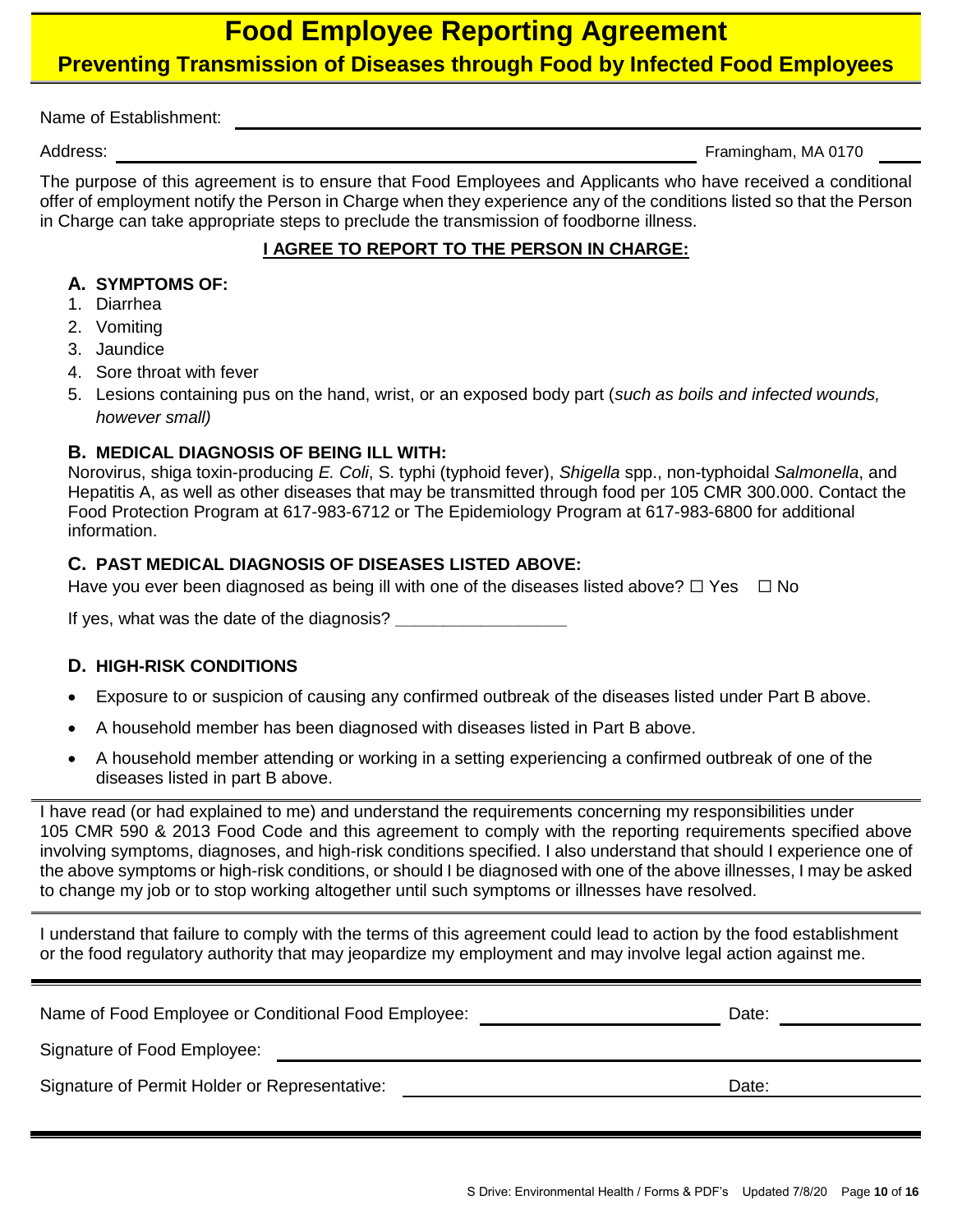| Business/Organization Name: 1988 Manual Manual Manual Manual Manual Manual Manual Manual Manual Manual Manual Manual Manual Manual Manual Manual Manual Manual Manual Manual Manual Manual Manual Manual Manual Manual Manual<br><b>Business Type (required):</b><br>Are you an employer? Check the appropriate box:<br>5. $\Box$ Retail<br>1. I am a employer with employees (full and/<br>or part-time).*<br>6. Restaurant/Bar/Eating Establishment<br>2. $\Box$ I am a sole proprietor or partnership and have no<br>7. Office and/or Sales (incl. real estate, auto, etc.)<br>employees working for me in any capacity.<br>$\Box$ Non-profit<br>8.<br>[No workers' comp. insurance required]<br>$\Box$ Entertainment<br>9.<br>$3.$ We are a corporation and its officers have exercised<br>their right of exemption per c. 152, $\S1(4)$ , and we have<br>10. Manufacturing<br>no employees. [No workers' comp. insurance required]**<br>11. Health Care<br>We are a non-profit organization, staffed by volunteers,<br>with no employees. [No workers' comp. insurance req.]<br>*Any applicant that checks box #1 must also fill out the section below showing their workers' compensation policy information.<br>** If the corporate officers have exempted themselves, but the corporation has other employees, a workers' compensation policy is required and such an organization<br>should check box #1.<br>I am an employer that is providing workers' compensation insurance for my employees. Below is the policy information.<br>Insurance Company Name: Name and Second Second Second Second Second Second Second Second Second Second Second Second Second Second Second Second Second Second Second Second Second Second Second Second Second Second Second<br>Insurer's Address: Note that the contract of the contract of the contract of the contract of the contract of the contract of the contract of the contract of the contract of the contract of the contract of the contract of t<br>Policy # or Self-ins. Lic. #<br>Attach a copy of the workers' compensation policy declaration page (showing the policy number and expiration date).<br>Failure to secure coverage as required under Section 25A of MGL c. 152 can lead to the imposition of criminal penalties of a fine<br>up to \$1,500.00 and/or one-year imprisonment, as well as civil penalties in the form of a STOP WORK ORDER and a fine of up to<br>\$250.00 a day against the violator. Be advised that a copy of this statement may be forwarded to the Office of Investigations of the<br>DIA for insurance coverage verification.<br>I do hereby certify, under the pains and penalties of perjury that the information provided above is true and correct.<br>Signature: Signature:<br>Date:<br><u> 1980 - Jan Samuel Barbara, martin de la provincia de la provincia de la provincia de la provincia de la provi</u><br>Phone #:<br>Official use only. Do not write in this area, to be completed by city or town official.<br>City or Town: <u>New York: Permit/License</u> #<br><b>Issuing Authority (circle one):</b><br>1. Board of Health 2. Building Department 3. City/Town Clerk 4. Licensing Board 5. Selectmen's Office<br><b>Contact Person:</b> Phone #: | <b>The Commonwealth of Massachusetts</b><br><b>Department of Industrial Accidents</b><br>1 Congress Street, Suite 100<br>Boston, MA 02114-2017<br>www.mass.gov/dia<br>Workers' Compensation Insurance Affidavit: General Businesses.<br>TO BE FILED WITH THE PERMITTING AUTHORITY.<br><b>Applicant Information</b> | <b>Please Print Legibly</b><br><u> 1980 - Johann Barbara, martin amerikan basar dan berasal dalam berasal dalam basar dalam basar dalam basar da</u> |
|------------------------------------------------------------------------------------------------------------------------------------------------------------------------------------------------------------------------------------------------------------------------------------------------------------------------------------------------------------------------------------------------------------------------------------------------------------------------------------------------------------------------------------------------------------------------------------------------------------------------------------------------------------------------------------------------------------------------------------------------------------------------------------------------------------------------------------------------------------------------------------------------------------------------------------------------------------------------------------------------------------------------------------------------------------------------------------------------------------------------------------------------------------------------------------------------------------------------------------------------------------------------------------------------------------------------------------------------------------------------------------------------------------------------------------------------------------------------------------------------------------------------------------------------------------------------------------------------------------------------------------------------------------------------------------------------------------------------------------------------------------------------------------------------------------------------------------------------------------------------------------------------------------------------------------------------------------------------------------------------------------------------------------------------------------------------------------------------------------------------------------------------------------------------------------------------------------------------------------------------------------------------------------------------------------------------------------------------------------------------------------------------------------------------------------------------------------------------------------------------------------------------------------------------------------------------------------------------------------------------------------------------------------------------------------------------------------------------------------------------------------------------------------------------------------------------------------------------------------------------------------------------------------------------------------------------------------------------------------------------------------------------------------------------------------------------------------------------------------------------------------------------------------------------------------------------------------------------------------------------------------------------|--------------------------------------------------------------------------------------------------------------------------------------------------------------------------------------------------------------------------------------------------------------------------------------------------------------------|------------------------------------------------------------------------------------------------------------------------------------------------------|
|                                                                                                                                                                                                                                                                                                                                                                                                                                                                                                                                                                                                                                                                                                                                                                                                                                                                                                                                                                                                                                                                                                                                                                                                                                                                                                                                                                                                                                                                                                                                                                                                                                                                                                                                                                                                                                                                                                                                                                                                                                                                                                                                                                                                                                                                                                                                                                                                                                                                                                                                                                                                                                                                                                                                                                                                                                                                                                                                                                                                                                                                                                                                                                                                                                                                        |                                                                                                                                                                                                                                                                                                                    |                                                                                                                                                      |
|                                                                                                                                                                                                                                                                                                                                                                                                                                                                                                                                                                                                                                                                                                                                                                                                                                                                                                                                                                                                                                                                                                                                                                                                                                                                                                                                                                                                                                                                                                                                                                                                                                                                                                                                                                                                                                                                                                                                                                                                                                                                                                                                                                                                                                                                                                                                                                                                                                                                                                                                                                                                                                                                                                                                                                                                                                                                                                                                                                                                                                                                                                                                                                                                                                                                        |                                                                                                                                                                                                                                                                                                                    |                                                                                                                                                      |
|                                                                                                                                                                                                                                                                                                                                                                                                                                                                                                                                                                                                                                                                                                                                                                                                                                                                                                                                                                                                                                                                                                                                                                                                                                                                                                                                                                                                                                                                                                                                                                                                                                                                                                                                                                                                                                                                                                                                                                                                                                                                                                                                                                                                                                                                                                                                                                                                                                                                                                                                                                                                                                                                                                                                                                                                                                                                                                                                                                                                                                                                                                                                                                                                                                                                        |                                                                                                                                                                                                                                                                                                                    |                                                                                                                                                      |
|                                                                                                                                                                                                                                                                                                                                                                                                                                                                                                                                                                                                                                                                                                                                                                                                                                                                                                                                                                                                                                                                                                                                                                                                                                                                                                                                                                                                                                                                                                                                                                                                                                                                                                                                                                                                                                                                                                                                                                                                                                                                                                                                                                                                                                                                                                                                                                                                                                                                                                                                                                                                                                                                                                                                                                                                                                                                                                                                                                                                                                                                                                                                                                                                                                                                        |                                                                                                                                                                                                                                                                                                                    |                                                                                                                                                      |
|                                                                                                                                                                                                                                                                                                                                                                                                                                                                                                                                                                                                                                                                                                                                                                                                                                                                                                                                                                                                                                                                                                                                                                                                                                                                                                                                                                                                                                                                                                                                                                                                                                                                                                                                                                                                                                                                                                                                                                                                                                                                                                                                                                                                                                                                                                                                                                                                                                                                                                                                                                                                                                                                                                                                                                                                                                                                                                                                                                                                                                                                                                                                                                                                                                                                        |                                                                                                                                                                                                                                                                                                                    |                                                                                                                                                      |
|                                                                                                                                                                                                                                                                                                                                                                                                                                                                                                                                                                                                                                                                                                                                                                                                                                                                                                                                                                                                                                                                                                                                                                                                                                                                                                                                                                                                                                                                                                                                                                                                                                                                                                                                                                                                                                                                                                                                                                                                                                                                                                                                                                                                                                                                                                                                                                                                                                                                                                                                                                                                                                                                                                                                                                                                                                                                                                                                                                                                                                                                                                                                                                                                                                                                        |                                                                                                                                                                                                                                                                                                                    |                                                                                                                                                      |
|                                                                                                                                                                                                                                                                                                                                                                                                                                                                                                                                                                                                                                                                                                                                                                                                                                                                                                                                                                                                                                                                                                                                                                                                                                                                                                                                                                                                                                                                                                                                                                                                                                                                                                                                                                                                                                                                                                                                                                                                                                                                                                                                                                                                                                                                                                                                                                                                                                                                                                                                                                                                                                                                                                                                                                                                                                                                                                                                                                                                                                                                                                                                                                                                                                                                        |                                                                                                                                                                                                                                                                                                                    |                                                                                                                                                      |
|                                                                                                                                                                                                                                                                                                                                                                                                                                                                                                                                                                                                                                                                                                                                                                                                                                                                                                                                                                                                                                                                                                                                                                                                                                                                                                                                                                                                                                                                                                                                                                                                                                                                                                                                                                                                                                                                                                                                                                                                                                                                                                                                                                                                                                                                                                                                                                                                                                                                                                                                                                                                                                                                                                                                                                                                                                                                                                                                                                                                                                                                                                                                                                                                                                                                        |                                                                                                                                                                                                                                                                                                                    |                                                                                                                                                      |
|                                                                                                                                                                                                                                                                                                                                                                                                                                                                                                                                                                                                                                                                                                                                                                                                                                                                                                                                                                                                                                                                                                                                                                                                                                                                                                                                                                                                                                                                                                                                                                                                                                                                                                                                                                                                                                                                                                                                                                                                                                                                                                                                                                                                                                                                                                                                                                                                                                                                                                                                                                                                                                                                                                                                                                                                                                                                                                                                                                                                                                                                                                                                                                                                                                                                        |                                                                                                                                                                                                                                                                                                                    |                                                                                                                                                      |
|                                                                                                                                                                                                                                                                                                                                                                                                                                                                                                                                                                                                                                                                                                                                                                                                                                                                                                                                                                                                                                                                                                                                                                                                                                                                                                                                                                                                                                                                                                                                                                                                                                                                                                                                                                                                                                                                                                                                                                                                                                                                                                                                                                                                                                                                                                                                                                                                                                                                                                                                                                                                                                                                                                                                                                                                                                                                                                                                                                                                                                                                                                                                                                                                                                                                        |                                                                                                                                                                                                                                                                                                                    |                                                                                                                                                      |
|                                                                                                                                                                                                                                                                                                                                                                                                                                                                                                                                                                                                                                                                                                                                                                                                                                                                                                                                                                                                                                                                                                                                                                                                                                                                                                                                                                                                                                                                                                                                                                                                                                                                                                                                                                                                                                                                                                                                                                                                                                                                                                                                                                                                                                                                                                                                                                                                                                                                                                                                                                                                                                                                                                                                                                                                                                                                                                                                                                                                                                                                                                                                                                                                                                                                        |                                                                                                                                                                                                                                                                                                                    |                                                                                                                                                      |

www.mass.gov/dia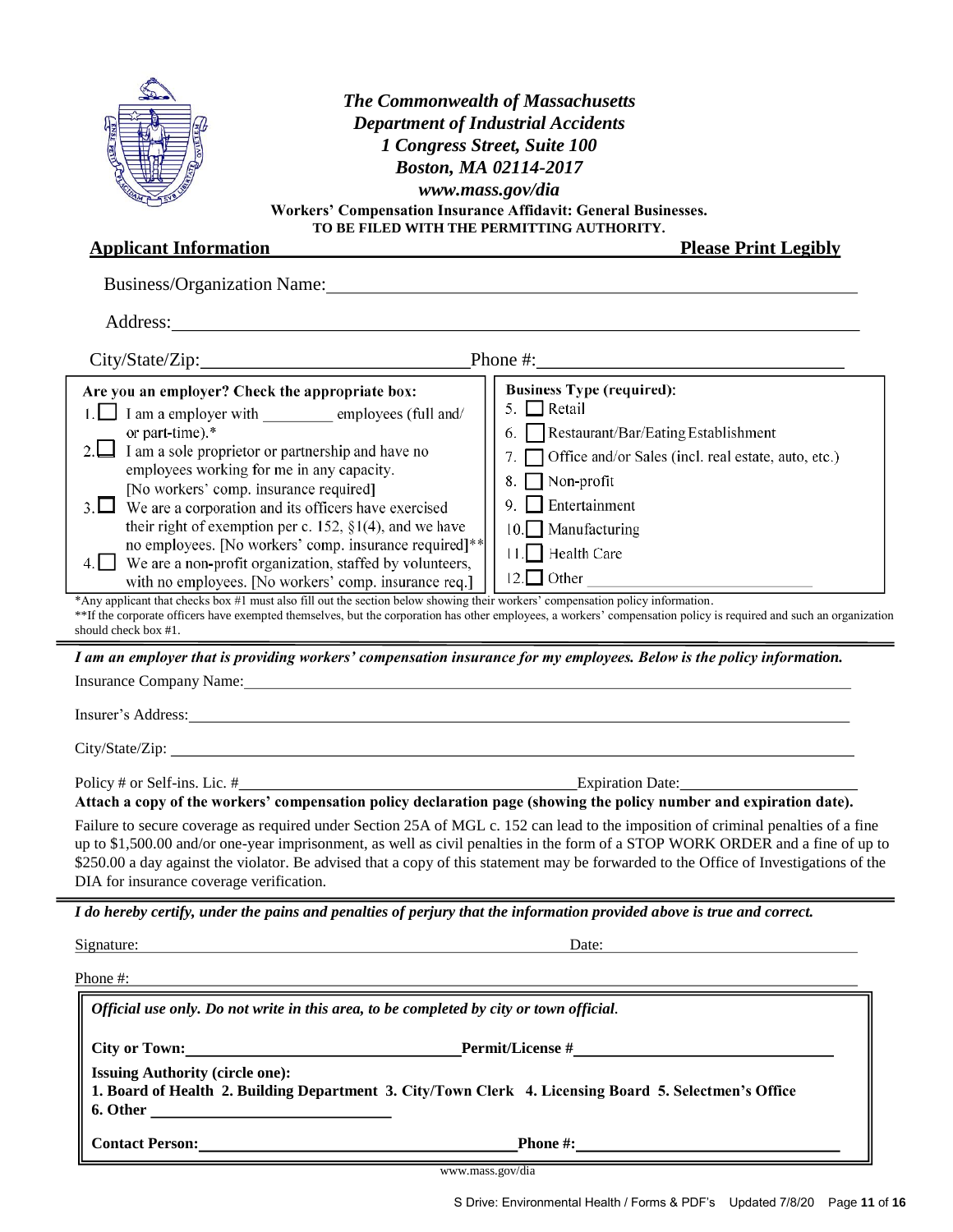## **Information and Instructions**

Massachusetts General Laws chapter 152 requires all employers to provide workers' compensation for their employees. Pursuant to this statute, an *employee* is defined as "...every person in the service of another under any contract of hire, express or implied, oral or written."

An *employer* is defined as "an individual, partnership, association, corporation or other legal entity, or any two or more of the foregoing engaged in a joint enterprise, and including the legal representatives of a deceased employer, or the receiver or trustee of an individual, partnership, association or other legal entity, employing employees. However, the owner of a dwelling house having not more than three apartments and who resides therein, or the occupant of the dwelling house of another who employs persons to do maintenance, construction or repair work on such dwelling house or on the grounds or building appurtenant thereto shall not because of such employment be deemed to be an employer."

MGL chapter 152, §25C(6) also states that "**every state or local licensing agency shall withhold the issuance or renewal of a license or permit to operate a business or to construct buildings in the commonwealth for any applicant who has not produced acceptable evidence of compliance with the insurance coverage required**." Additionally, MGL chapter 152, §25C(7) states "Neither the commonwealth nor any of its political subdivisions shall enter into any contract for the performance of public work until acceptable evidence of compliance with the insurance requirements of this chapter have been presented to the contracting authority."

#### **Applicants**

Please fill out the workers' compensation affidavit completely, by checking the boxes that apply to your situation and, if necessary, supply your insurance company's name, address and phone number along with a certificate of insurance. Limited Liability Companies (LLC) or Limited Liability Partnerships (LLP) with no employees other than the members or partners, are not required to carry workers' compensation insurance. If an LLC or LLP does have employees, a policy is required. Be advised that this affidavit may be submitted to the Department of Industrial Accidents for confirmation of insurance coverage. **Also be sure to sign and date the affidavit.** The affidavit should be returned to the city or town that the application for the permit or license is being requested, **not** the Department of Industrial Accidents. Should you have any questions regarding the law or if you are required to obtain a workers' compensation policy, please call the Department at the number listed below. Self-insured companies should enter their self-insurance license number on the appropriate line.

#### **City or Town Officials**

Please be sure that the affidavit is complete and printed legibly. The Department has provided a space at the bottom of the affidavit for you to fill out in the event the Office of Investigations has to contact you regarding the applicant. Please be sure to fill in the permit/license number which will be used as a reference number. In addition, an applicant that must submit multiple permit/license applications in any given year, need only submit one affidavit indicating current policy information (if necessary). A copy of the affidavit that has been officially stamped or marked by the city or town may be provided to the applicant as proof that a valid affidavit is on file for future permits or licenses. A new affidavit must be filled out each year. Where a home owner or citizen is obtaining a license or permit not related to any business or commercial venture (i.e. a dog license or permit to burn leaves etc.) said person is NOT required to complete this affidavit.

The Department's address, telephone and fax number:

The Commonwealth of Massachusetts Department of Industrial Accidents 1 Congress Street Boston, MA 02114-2017 Tel. # 617-727-4900 ext. 7406 or 1-877-MASSAFE Fax # 617-727-7749 [www.mass.gov/dia](http://www.mass.gov/dia)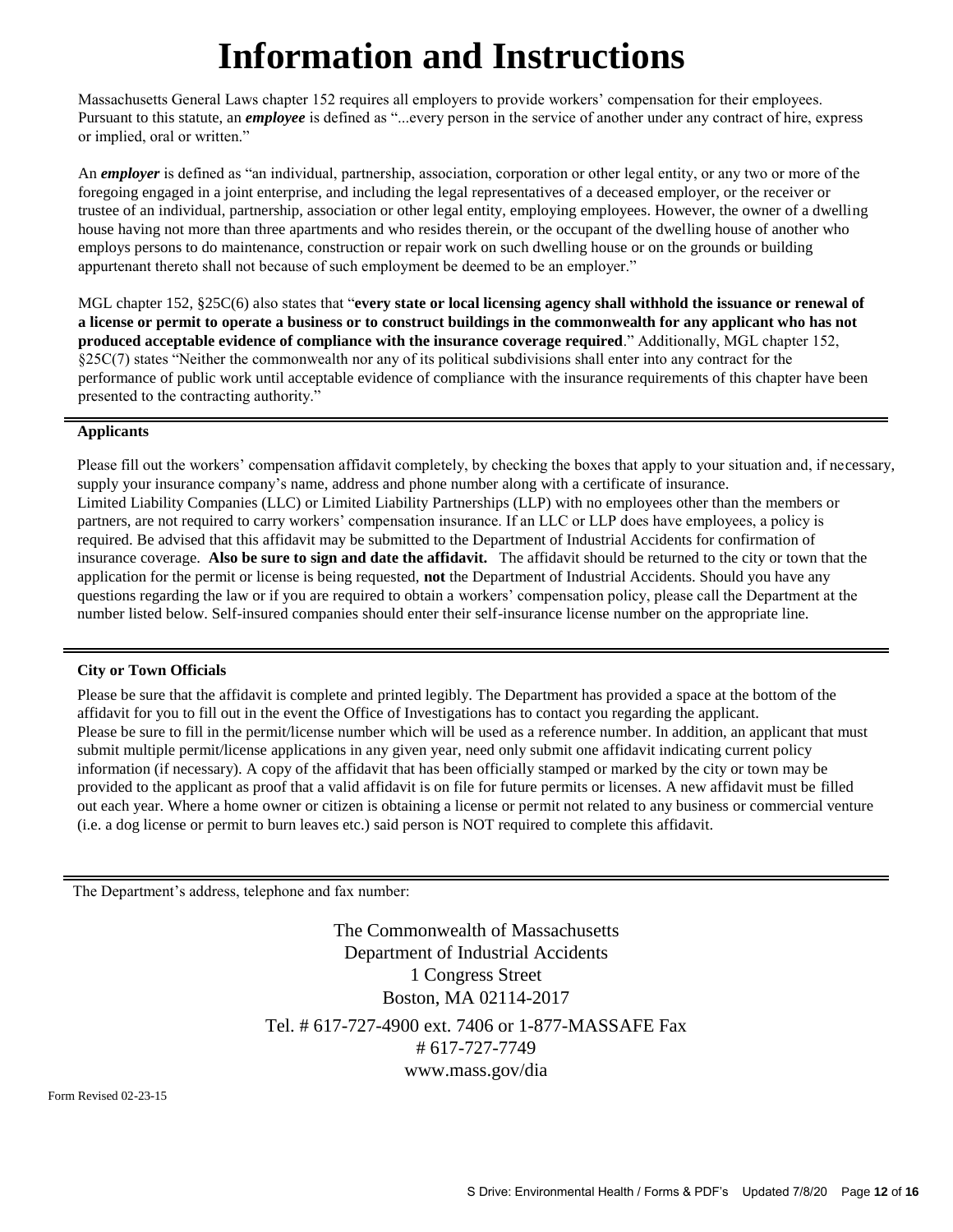**Please Retain for your Records (pages 11 – 13). Do NOT submit with your Application.**

## **Temporary Hand Wash Station**

The following shall be available & set-up at the event: Soap & paper towels, waste container for dirty water; non-latex gloves & trash recepticle(s)











**In "Some" cases, hand wipes can be used for hand washing. This will be determined by the Framingham Public Health Department.**



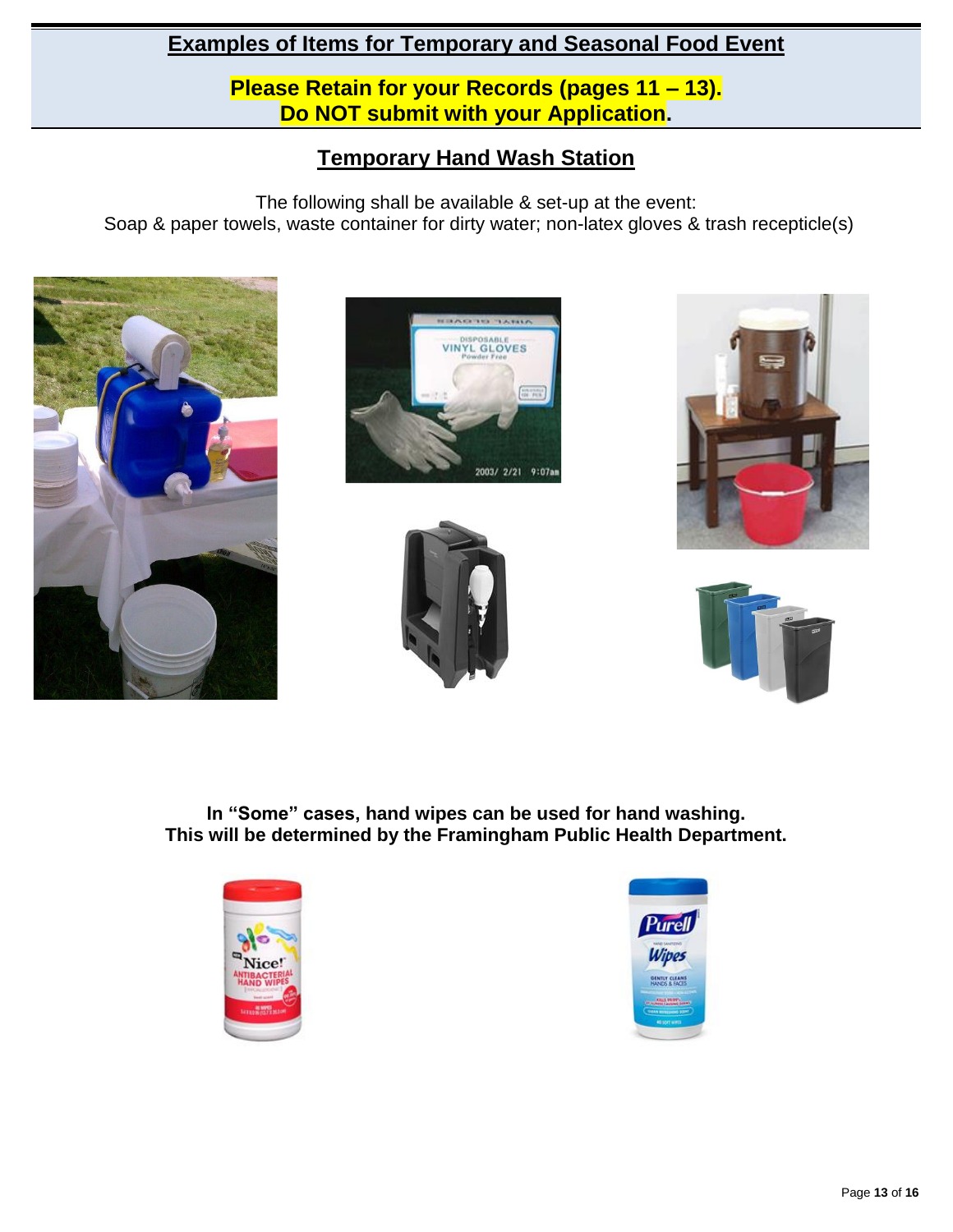**Please Retain for your Records (pages 11 – 13). Do NOT submit with your Application.**

## **Food Testing Thermometers**

For digital thermometers, the sensor is at the tip. Use an alcohol swab to sanitize the thermometer probe before use. After use, clean probe with a paper towel to remove the food debris then sanitize with an alcohol swab.





#### **Sanitizers that can be used - Two Types:**

 $\mathbf{r}$ 

Quaternary Ammonium – Concentration 150 – 400 ppm (depends on the chemical) Read chemical label for mixing instructions & use





Pre-mixed wipes



Test strips to measure the concentration for Quaternary Sanitizers.

Sodium Hypochlorite (Bleach) – Concentration 50 – 200 ppm Read chemical label for instructions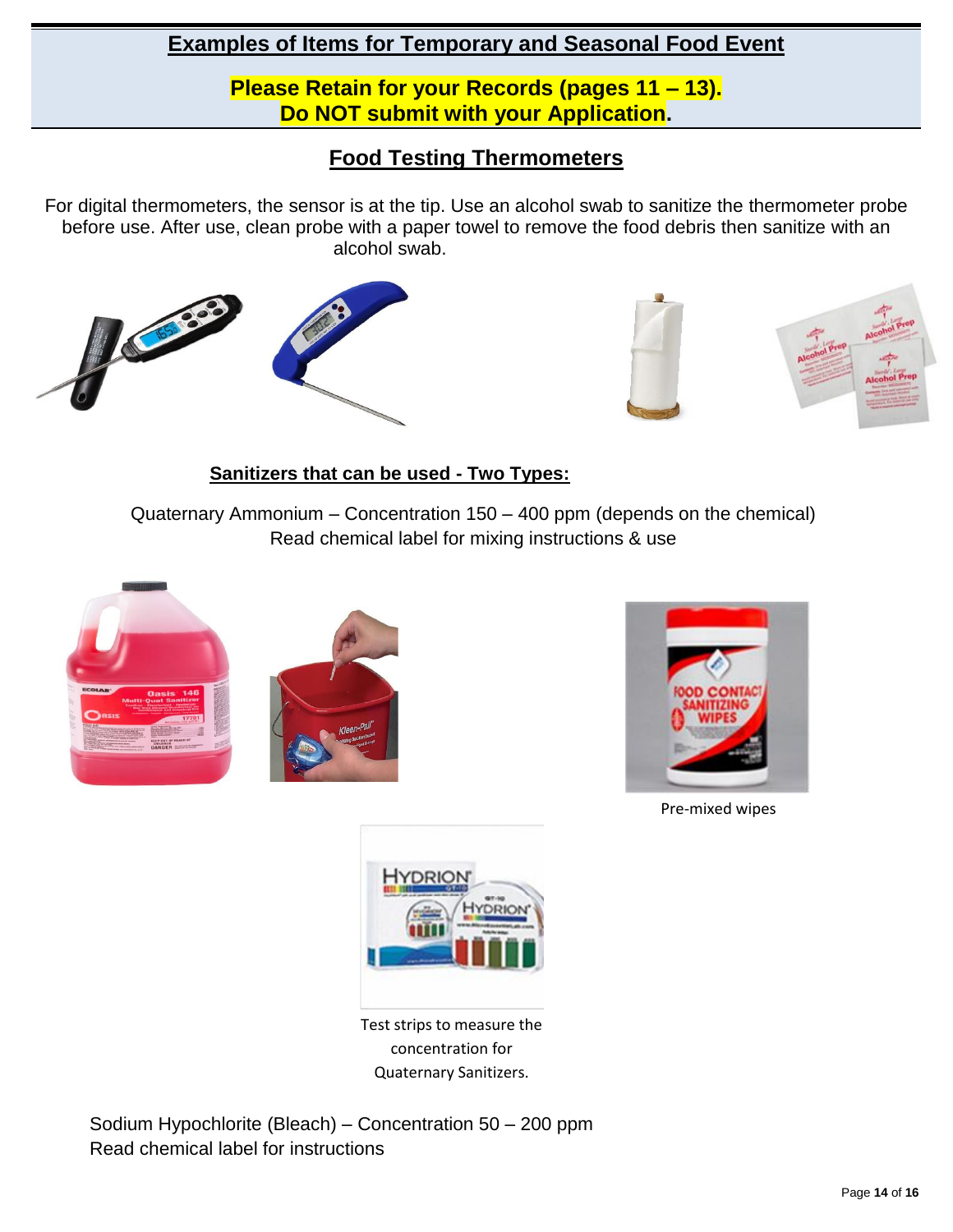**Please Retain for your Records (pages 11 – 13). Do NOT submit with your Application.**



Test strips to measure the concentration of Chlorine Sanitizers.





## **Please Retain for your Records**

| <b>For Laundry</b>                                                                                                                                       | <b>Product</b>        | <b>Water</b>                                         | <b>Instructions</b>                                                                                                                                                                                    |  |  |
|----------------------------------------------------------------------------------------------------------------------------------------------------------|-----------------------|------------------------------------------------------|--------------------------------------------------------------------------------------------------------------------------------------------------------------------------------------------------------|--|--|
| <b>Bleachable Fabrics</b><br>Avoid bleaching<br>wool, silk, mohair,<br>leather, spandex<br>and nonfast colors.                                           | 3/4 Cup<br>1-1/4 Cups | <b>Standard Washer</b><br><b>Extra Large Washers</b> | Use a detergent. For best results:<br>Dilute bleach with a quart of water and add<br>to wash 5 minutes after the wash cycle<br>has begun. For HE machines: Fill machine<br>dispenser to maximum level. |  |  |
| <b>For Sanitizing</b>                                                                                                                                    |                       |                                                      |                                                                                                                                                                                                        |  |  |
| <b>Work Surfaces</b>                                                                                                                                     | 1 Tbsp.               | 1 Gallon                                             | Wash, rinse, wipe surface area with bleach<br>solution for at least 2 minutes, let air dry.                                                                                                            |  |  |
| Dishes, Plastic Cutting<br>Boards, Baby Bottles                                                                                                          | 1 Tbsp.               | 1 Gallon                                             | Wash and rinse. After washing, soak for at<br>least 2 minutes in bleach solution and air dry.                                                                                                          |  |  |
| <b>Dishcloths &amp; Rags</b>                                                                                                                             | 3/4 Cup               | 1 Gallon                                             | Pre-wash items, then soak them in bleach<br>solution for at least 5 minutes. Rinse well<br>and air dry.                                                                                                |  |  |
| <b>For Disinfecting</b>                                                                                                                                  |                       |                                                      |                                                                                                                                                                                                        |  |  |
| Floors, Tiles,<br>Bathtubs, Showers,<br>Kitchen Sinks.<br><b>Baby Toys</b>                                                                               | 3/4 Cup               | 1 Gallon                                             | Pre-wash surface, mop or wipe with bleach<br>solution. Allow solution to contact surface for<br>at least 5 minutes. Rinse well and air dry.                                                            |  |  |
| DO NOT use this product full strength for cleaning surfaces. Always dilute strictly in accordance with label directions. For prolonged use, wear gloves, |                       |                                                      |                                                                                                                                                                                                        |  |  |